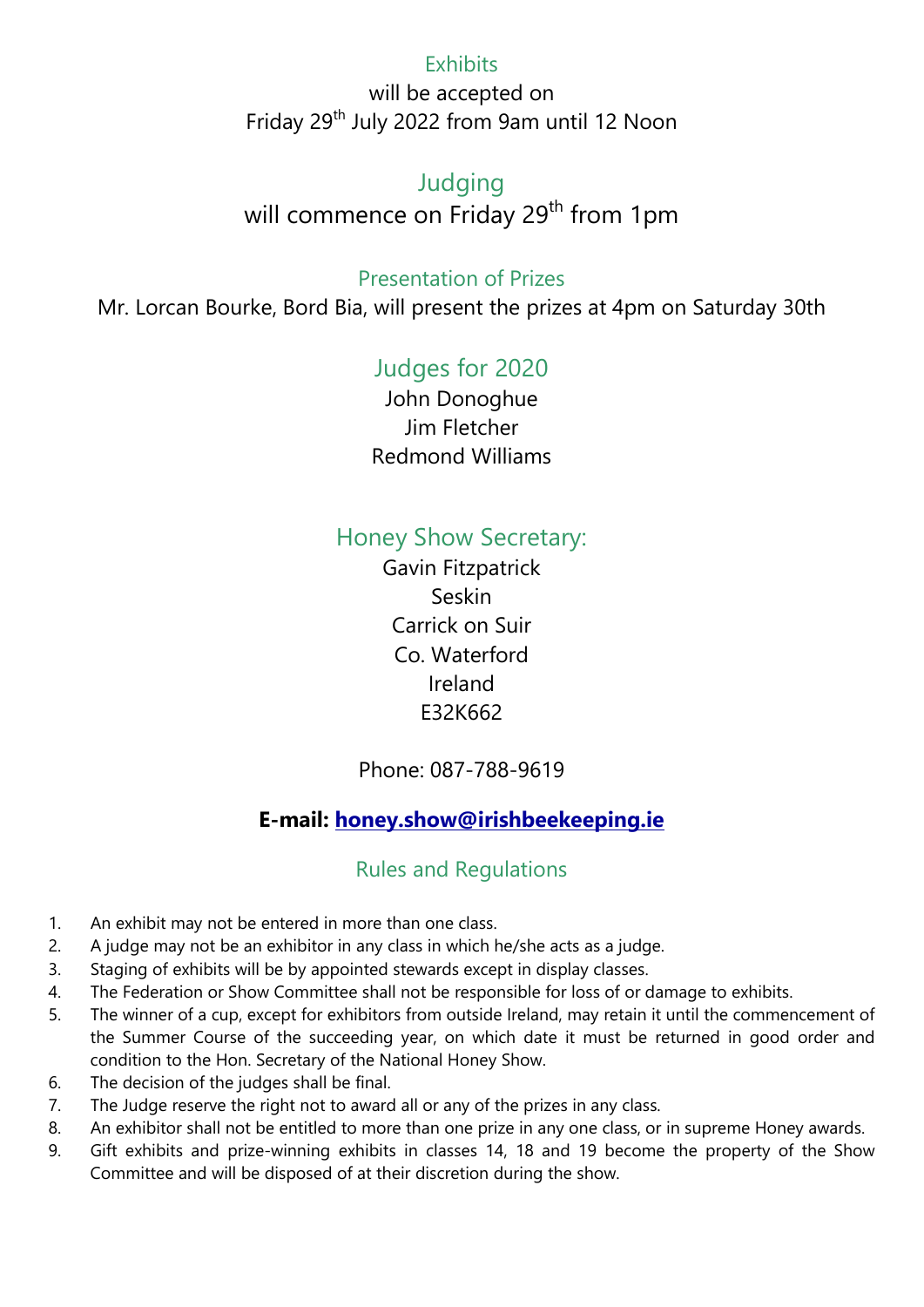- 10. A label or other distinguishing mark may not be placed on any exhibit, except in Classes 8 and 9 where labels, Which conform to E.U. regulations, must be affixed to exhibits. Numbers should be placed 12 mm to 15mm from the bottom of the jar and with Sections and Beeswax, one number should be affixed to the exhibit and the other to the covering.
- 11. The decision of the Show Committee on any matter relating to the show (except judging) shall be final.
- 12. Entries must be made on the form provided and posted or emailed so as to reach the Show Secretary by 22<sup>nd</sup>July. Late entries will be accepted up to 11a.m. on Friday 29<sup>th</sup>.
- 13. Entries must be placed on the show benches on Friday between 9am and 12pm. Once an exhibitor has completed the display,They may not re-enter the Honey Show.
- 14. All Honey and Wax exhibited must be the genuineproduce of the exhibitor's own bees.
- 15. Honey Colour: the Judge will use the BD Standard Grading Glasses, These will be available from the show secretary. Honey that is found to be the wrong colour for the class it is entered in will be disqualified.
- 16. Wax may be exhibited polished or unpolished at the discretion of the exhibitor. Candles must be displayed in secure, non-combustible holders.
- 18. An exhibit may not be removed until after the show closes. Removal of exhibits will take place on Saturday between 5pm-6pm. A steward must accompany you during this process.
- 19. Sections must be enclosed in Section cases. Commercial yellow cases are acceptable.
- 20. Mead must be shown in clear, colourless punted wine bottles, without lettering, fluting, or ornamentation of any kind. Bottles must be corked with flanged stoppers, which must be removable without the use of a corkscrew.
- 21. Extracted honey must be exhibited in plain, clear glass jars with either plain gold lacquered or Federation of Irish Beekeepers' Associations CLG lids.
- 22. Photographic Class: All exhibits must have been taken, but not necessarily processed by the entrant. The subject should be connected with bees or beekeeping. Each exhibit must be suitably mounted. The maximum size of the photograph, excluding the mount, is A4 (300mm x 210mm). Label to be placed on top right hand corner of the mount 12 mm. approx. from top right corner.

24 Objections: Any protest by an exhibitor must be made in writing to the show Secretary by 2pm on the Saturday of the show, for consideration by an Appeals Panel, consisting of the Judges' Referee and one other Judges who are not otherwise involved with the objection. The objection must be accompanied by a deposit of €20. Should the protest be sustained by the Appeals Panel or be considered reasonable, the deposit will be returned.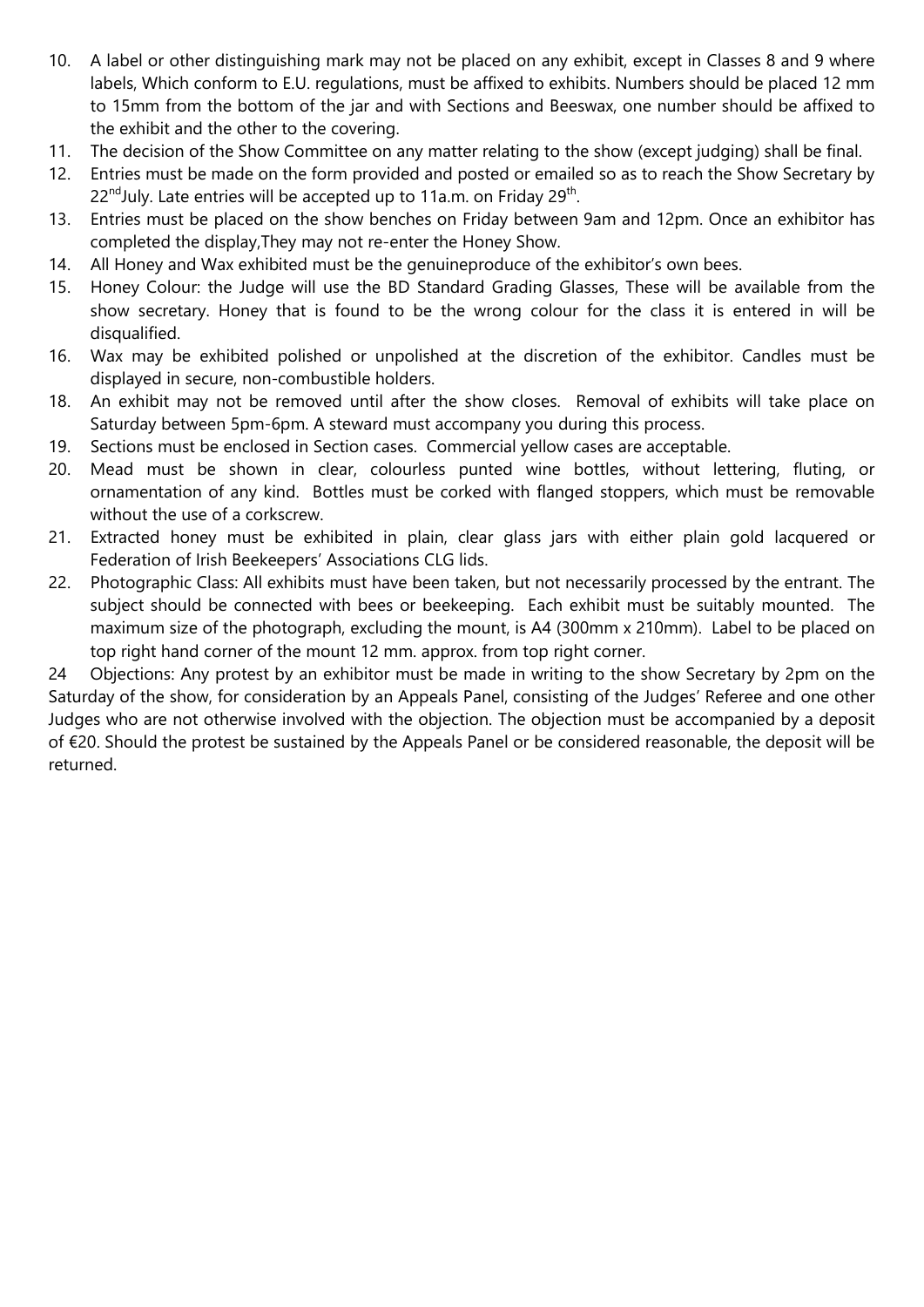## Schedule of Open Classes

 $1^{st}$   $2^{nd}$   $3^{rd}$ 

Class 1 – International Class: Twenty four jars of any of light, medium, dark, granulated, creamed or ling heather honey. The exhibit may consist of honey of one, two, three or four kinds, in equal numbers and in the same jar size. . . . . . . . . . . . . . . . . . . . . . . . . . . . . . . . Taylor Cup and €13 €7 €3 Class 2 – Three 340g or 454g jars of light coloured honey . . . . . . . . . . . . . . . . . . . . . . . . . . . . . . . . .Atkins Cup and €7 €4 €3 Class 3 – Three 340g or 454g jars of medium coloured honey  $\dots\dots\dots\dots\dots\dots\dots\dotsB$ oyne Valley Trophy and  $\epsilon$ 7  $\epsilon$ 4  $\epsilon$ 3 Class 4 – Three 340g or 454g jars of dark coloured honey . . . . . . . . . . . . . . . . . . . . . The Galtee Skep Trophy and €7 €4 €3 Class 5 – Three 340g or 454g jars of chunk honey . . . . . . . . . . . . . . . . . . . . . . . . . . . . . . . . .Paxton Cup and €7 €4 €3 Class 6 – Three340g or 454g jarsof creamed or soft set honey . . . . . . . . . . . . . . . . . . . . . . . . . . . . . . . . . . . . . . . . . €7 €4 €3 Class 7 – Three 340g or 454g jars of ling heather honey .............. Sean McGrane Memorial Trophy and €7 €4 €3 Prize Money sponsored by Michael G Gleeson Class 8 – Twelve jars with display of any of 227g, 340g or 454g of light, medium, dark, granulated, creamed or ling heather honey, all the same, to be shown in jars as offered for sale. All jars to be labelled with the exhibitor's own labels. Besides the quality of the honey the attractiveness of the exhibit will be taken into consideration by the judge. Competitors to supply their own display stand. Rule 21 does not apply. . . . . . . . . . . . . . . . . . . . . . . . . . . . . . .Thorne Trophy and €7 €4 €3 Class 9 – Twelve jars of any of 227g, 340g or 454g of light, medium, dark, granulated, creamed or ling heather honey, all of the same, to be shown as offered for sale. All jars to be labelled with the exhibitor's own labels. No stand required. Rule 21 does not apply. ................................. Maher Cup and €7 €4 €3 Supreme Honey in above 9 classes: First prize: Irish Mist Trophy and €20, Second Prize €13, Third Prize €7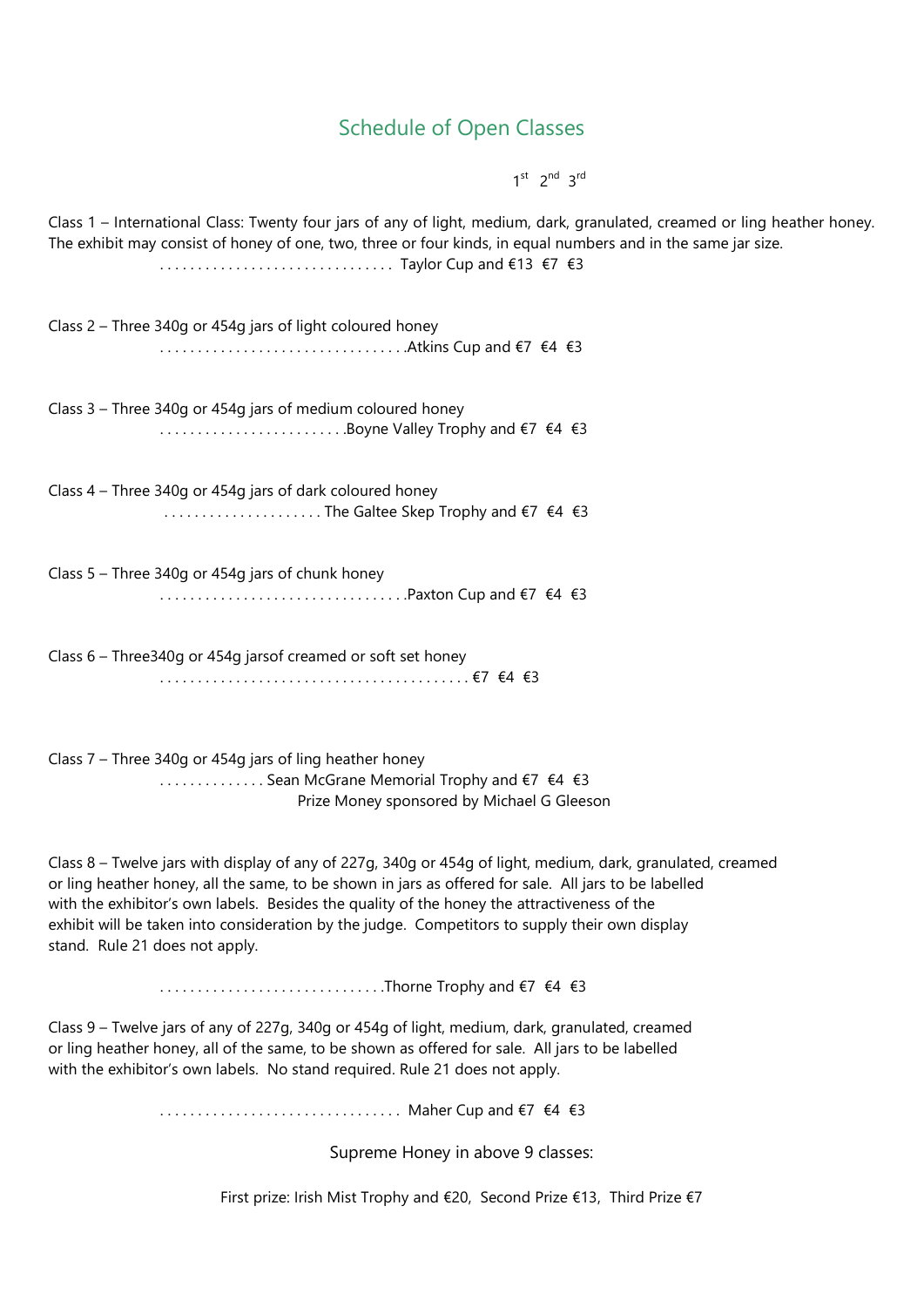Class 10 – Display Class. Honey; Beeswax or Mead (or both). In addition, decorative material, coloured beeswax and any size or shape jar which is saleable may be used. At least 9kg of honey must be on display. Size not to exceed 915mm x 1220mm. Rule 21 does not apply.

. . . . . . . . . . . . . . . . . . . . . . . . . . . . . Swinerton Cup and €7 €4 €3

### Comb Honey

Class 11 – Two sections of floral honey . . . . . . . . . . . . . . . . . . . . . . . . . . . . . . . .Carroll Cup and €7 €4 €3

Class 12 – One frame of comb honey suitable for extraction . . . . . . . . . . . . . . . . . . . . . . . Tweedy Memorial Cup and €7 €4 €3

Class 13 – Two containers of cut comb honey gross weight 200g – 255g .. . . . . . . . . . . . . . Cavan Inlay Perp. Marq. Plaque and €7 €4 €3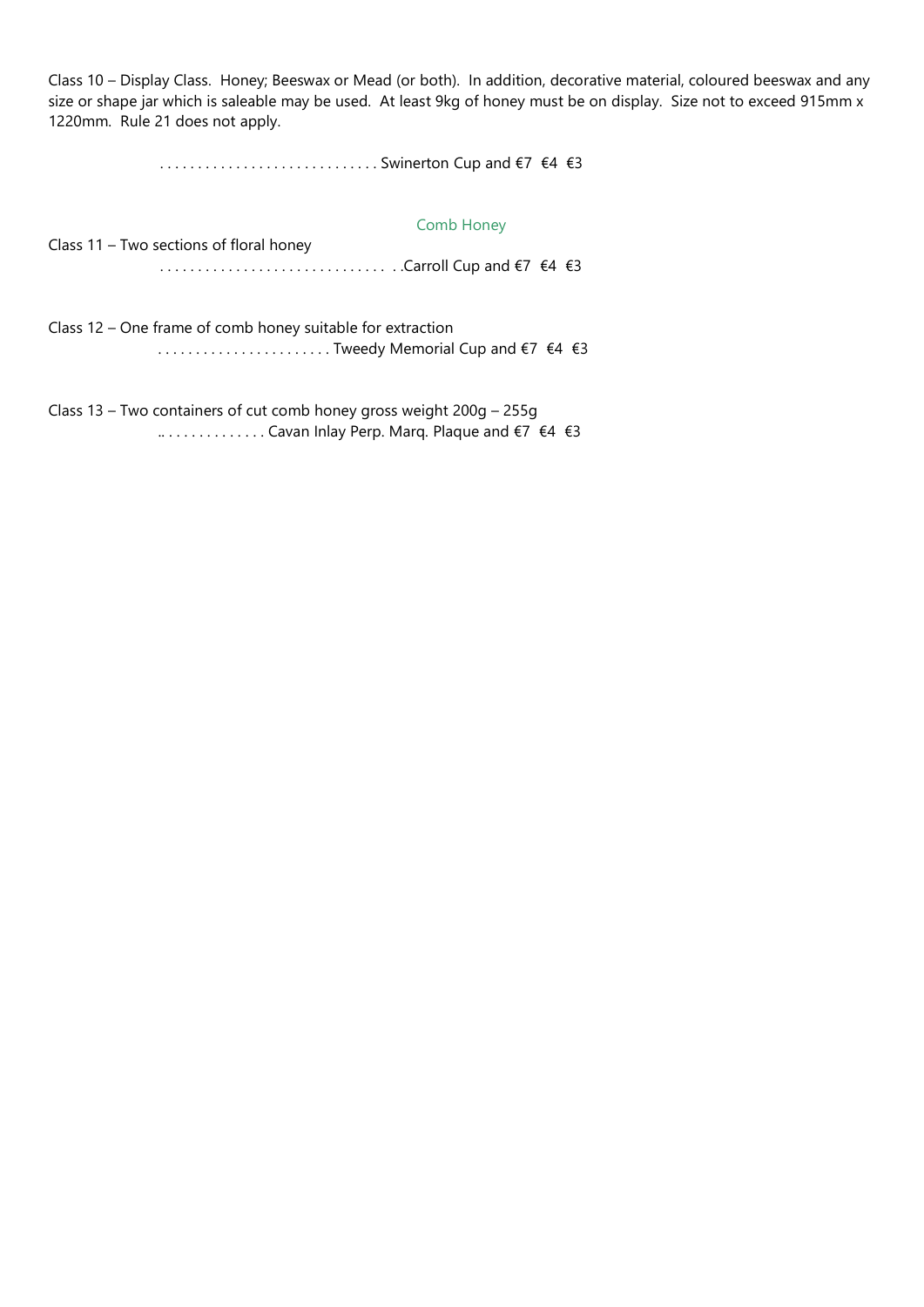# The Federation of Irish Beekeepers' Associations CLG Irish National Honey Show 2022

| Class No.      | Classes                                 | No. of Exhibits |
|----------------|-----------------------------------------|-----------------|
| 1              | Twenty-four jar - International class   |                 |
| $\overline{c}$ | 3 jars of light coloured honey          |                 |
| 3              | 3 jars of medium coloured honey         |                 |
| 4              | 3 jars of dark coloured honey           |                 |
| 5              | 3 jars of chunk honey                   |                 |
| 6              | 3 jars of creamed or soft set honey     |                 |
| $\overline{7}$ | 3 jars of ling heather honey            |                 |
| 8              | 12 jars of honey for sale with stand    |                 |
| 9              | 12 jars of honey for sale without stand |                 |
| 10             | Display Class                           |                 |
| 11             | 2 sections of floral honey              |                 |
| 12             | 1 frame of comb honey                   |                 |
| 13             | 2 containers of cut comb                |                 |
| 14             | Gift class                              |                 |
| 15             | Collection of Bee Products              |                 |
| 16             | Novice class                            |                 |
| 17             | Gift Class: Honey Fruit Cake            |                 |
| 18             | Gift Class: Honey Cake                  |                 |
| 19             | Toffee, Caramel, or Sweets              |                 |
| 20             | 6 small biscuits or cookies             |                 |
| 21             | 1 bottle of dry mead                    |                 |
| 22             | 1 bottle of sweet mead                  |                 |
| 23             | 3 moulded beeswax candles               |                 |
| 24             | 3 non-moulded beeswax candles           |                 |
| 25             | Beeswax polish                          |                 |
| 26             | 1 moulded beeswax model                 |                 |
| 27             | 1 cake of beeswax                       |                 |
| 28             | Five matchingblocks of beeswax          |                 |
| 29             | Coloured Photographic Class             |                 |
| 30             | Miscellaneous                           |                 |

If you wish to buy back your gift entries place an xin the box

O Class 14 O Class 18 O Class 19 I enclose . . . . . . . . . . . . . . . . . . . . . . . . . . . . . . . . . . . . . entry fees (€1 per exhibit, classes 16, 19, 20, 39 and 40 free) maximum €7. Please note:exhibitors fees payable at Summer School or through mail service.

| Phone: $\ldots \ldots \ldots \ldots \ldots$ |  |  |  |  |  |  |  |  |  |  |  |  |  |  |  |
|---------------------------------------------|--|--|--|--|--|--|--|--|--|--|--|--|--|--|--|
|                                             |  |  |  |  |  |  |  |  |  |  |  |  |  |  |  |

## Please send entries to:

| Gavin Fitzpatrick | Phone: 087-788-9619                  |
|-------------------|--------------------------------------|
| Seskin            | Email: honey.show@irishbeekeeping.ie |
| Carrick on Suir   |                                      |
| Co. Waterford     |                                      |
| Ireland           |                                      |
| E32k662           |                                      |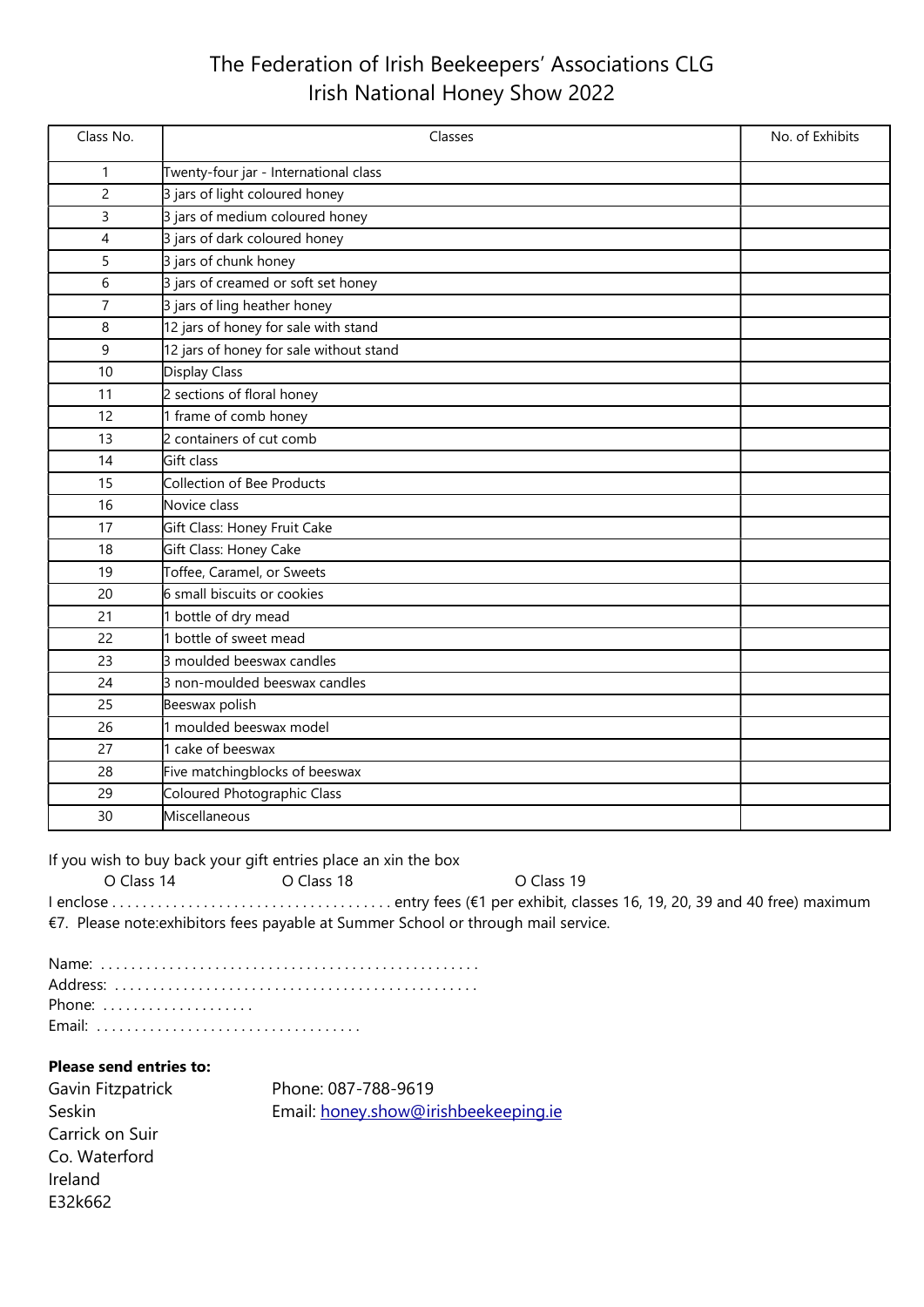## Gift Class

Class 14 – One section or one 340g or 454g jar (may be light, medium, dark, ling heather, granulated or creamed honey), or one section of cut comb honey. Exhibits in this class will be disposed of at the discretion of the Show Committee. No entry fee.

. . . . . . . . . . . . . . . . . . . . . . . . . . . . . . Fr. Gahan Cup and €7 €4 €3

### Collection of Bee-Products

Class 15 – Collection of bee-products consisting of one frame, two 340g or 454g jars of light honey; two 340g or 454g jars of medium honey; two 340g or 454g jars of crystallised, creamed or soft set honey. Exhibitors may make use of anything which they consider will add to the effectiveness of the display.

. . . . . . . . . . . . . . . . . . . . . . . . . . . . . The Rowan Cup and €7 €4 €3

### Novice Class

Class 16 – One 227g, 340g or454g jar or 1 section: Competitors who have not won a prize in any class at the National Honey Show prior to the year of entry are eligible.

. . . . . . . . . . . . . . . . . . . . . Grealy Memorial Trophy and €7 €4 €3

### Honey Cakes

Class 17 – Honey Fruit Cake made to a recipe of the candidate's choice & with the recipe set out for judging. . . . . . . . . . . . . . . . . . . . U.B.K.A. Presidents Trophy and €7 €4 €3

Class 18 - Plain honey Cake made to a recipe of the candidate's choice & with the recipe set out for judging. . . . . . . . . . . . . . . . . . . . . . . . . Eddie O'Sullivan Cup and €7 €4 €3

### Toffee, Caramel or Sweets

Class 19 – Toffee, Caramel, Sweets. Honey must be included in the recipe. . . . . . . . . . . . . . . . . . . Betty Showler Bon Bon Dish and €7 €4 €3

### Biscuits or Cookies

Class 20 – 6 small biscuits or cookies not in paper cases. Honey must be included in the recipe. . . . . . . . . . . . . . . . . . . . . . . . . . . . . . . . . . . . . . . . . . . . . . . . €7 €4 €3

#### Mead

Class 21 – One bottle of Dry Mead . . . . . . . . . . . . . . . . . . . . . . . . . . . . . . . O'Reilly Cup and €7 €4 €3

Class 22 – One bottle of Sweet Mead

. . . . . . . . . . . . . . . . . . . . . . . . . . Brother Behan Cup and €7 €4 €3

Beeswax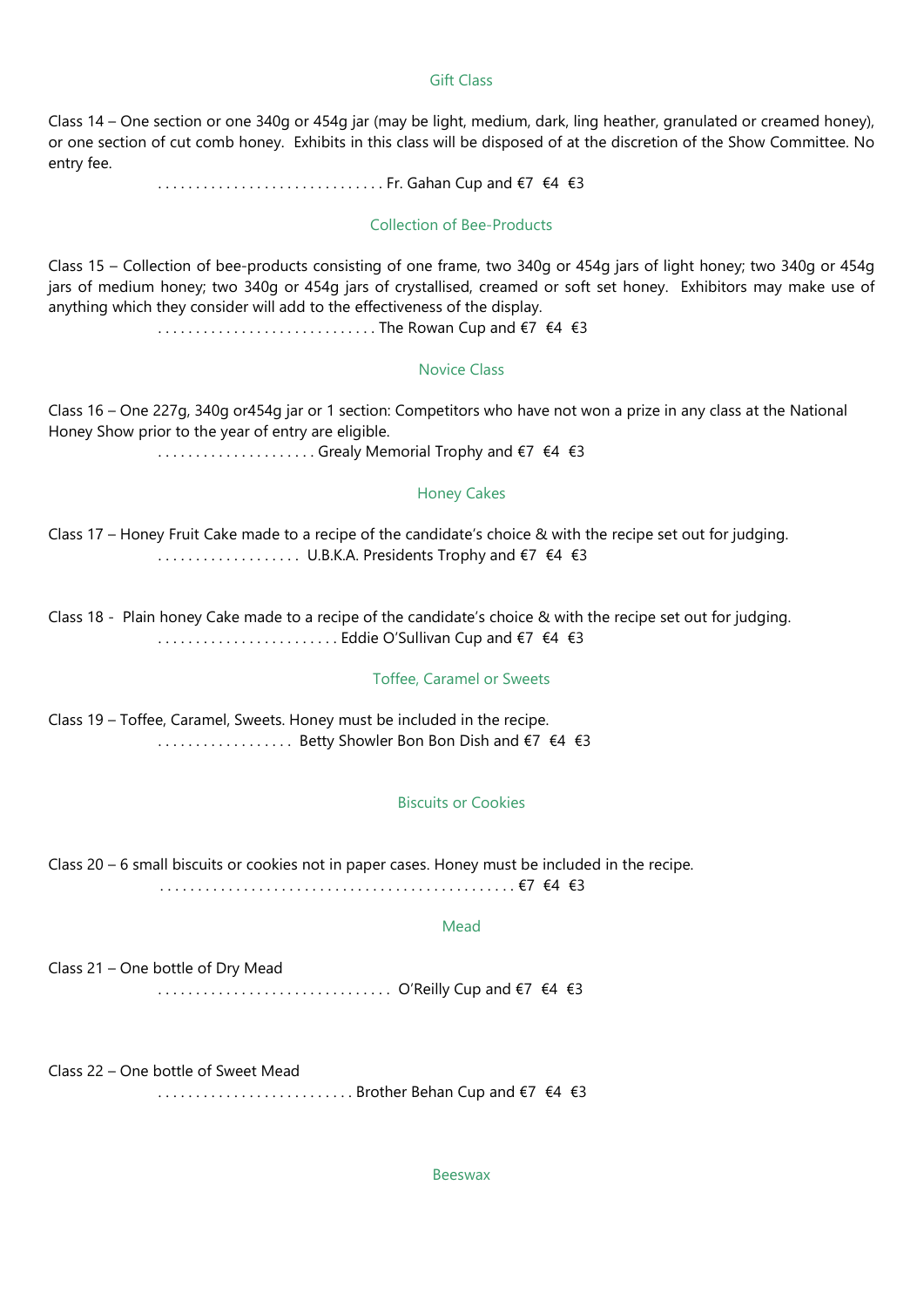| Class 23 - Three moulded beeswax candles                                                                                                                                                                                                        |
|-------------------------------------------------------------------------------------------------------------------------------------------------------------------------------------------------------------------------------------------------|
| Class 24 - Three non-moulded beeswax candles.<br>Gerry Murphy Trophy and €7 €4 €3                                                                                                                                                               |
| Class 25 - Beeswax Polish.<br>The Hughes Challenge Cup and €7 €4 €3                                                                                                                                                                             |
| Class 26 – One beeswax model made by moulding (colour dye permitted).                                                                                                                                                                           |
| Class 27 – One cake of beeswax (not less than 20 mm thick and minimum weight 229g).<br>$\ldots$ Finbar Dineen Memorial Trophy and $\epsilon$ 7 $\epsilon$ 4 $\epsilon$ 3<br>Prize money sponsored by the Dineen family in memory of Dody Dineen |
| Class 28 – Five matching blocks of beeswax weighing between 135gand 140g in total                                                                                                                                                               |
| Class 29 – Photographic Class – Colour or Black & White Print (see Rule 22)                                                                                                                                                                     |

. . . . . . . . . . . . . . . . . . . . . . . . . Kathleen Deasy Cup and €7 €4 €3

## Miscellaneous

| Class 30– An interesting or instructive exhibit or new invention relating to beekeeping (not previously awarded a prize at<br>the National Honey Show). |
|---------------------------------------------------------------------------------------------------------------------------------------------------------|
| M. Moynihan Cup and €7 €4 €3                                                                                                                            |
| Prize money sponsored in memory of Michael Moynihan                                                                                                     |
| Best exhibit in classes 23824 inclusive                                                                                                                 |
| Dan Deasy Cup and €25                                                                                                                                   |
| Best comb in the show                                                                                                                                   |
| Bro. Evangelist Trophy and €25                                                                                                                          |
| Best exhibit in the show                                                                                                                                |
| Mrs Poulton Cup and €25                                                                                                                                 |
| Best beeswax exhibit in the show                                                                                                                        |
| The Fisher Cup and €25                                                                                                                                  |
| Exhibitor who obtained most points in the show                                                                                                          |
|                                                                                                                                                         |